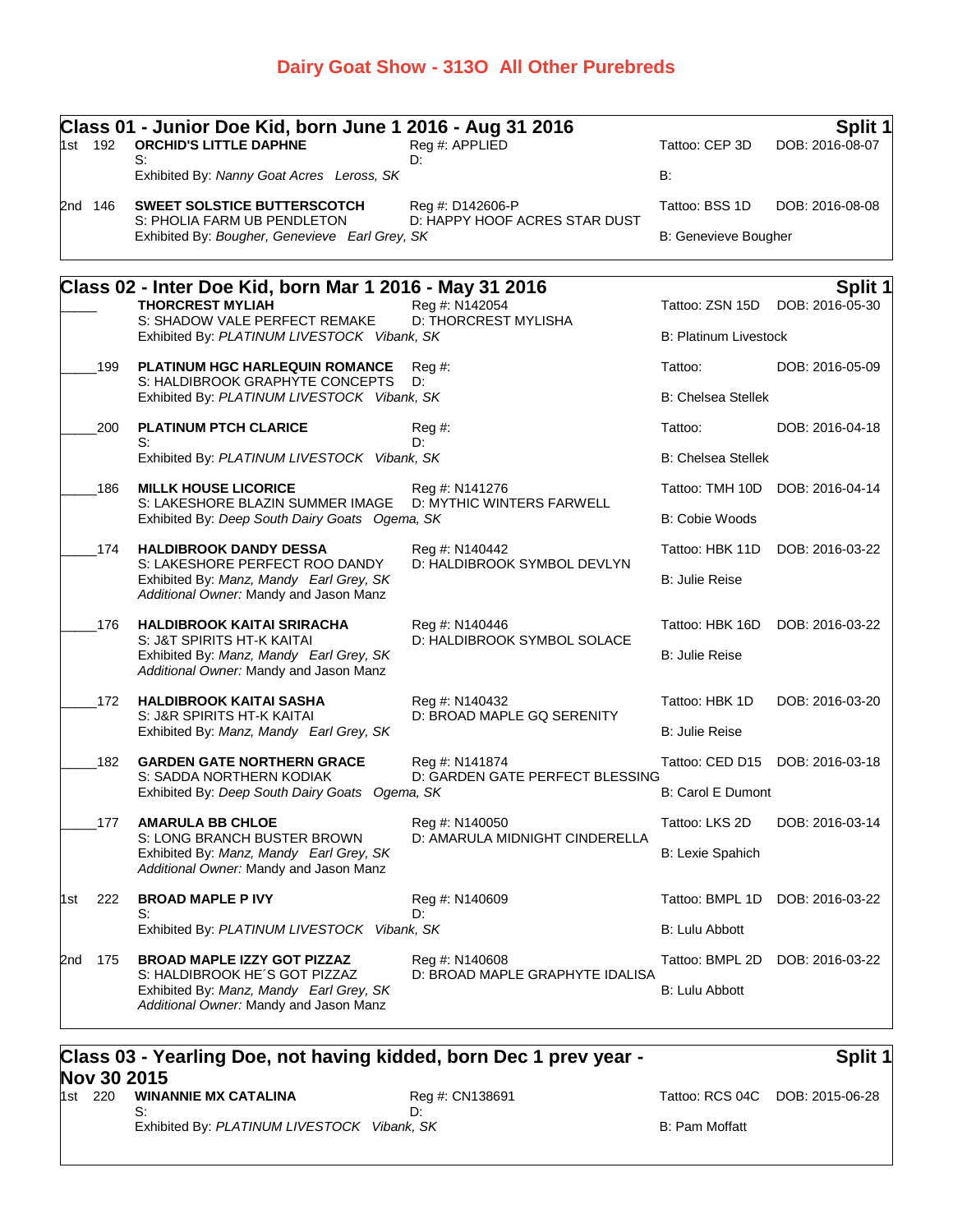| 2nd 221 |         | <b>PLATINUM CN CASA DE COLBY</b><br>S:                     | Reg #: CN138693<br>D∵ |                           | Tattoo: RCS 05C DOB: 2015-06-18 |
|---------|---------|------------------------------------------------------------|-----------------------|---------------------------|---------------------------------|
|         |         | Exhibited By: PLATINUM LIVESTOCK Vibank, SK                |                       | <b>B: Chelsea Stellek</b> |                                 |
|         |         | <b>Class 04 - Champion and Reserve Champion Junior Doe</b> |                       |                           | Split 0                         |
|         | 1st 222 | <b>BROAD MAPLE P IVY</b>                                   | Reg #: N140609        | Tattoo: BMPL 1D           | DOB: 2016-03-22                 |
|         |         |                                                            | D:                    |                           |                                 |

|            | Exhibited By: PLATINUM LIVESTOCK Vibank, SK                                       |                                                   | B: Lulu Abbott                  |  |
|------------|-----------------------------------------------------------------------------------|---------------------------------------------------|---------------------------------|--|
| 2nd<br>175 | BROAD MAPLE IZZY GOT PIZZAZ<br>S: HALDIBROOK HE'S GOT PIZZAZ                      | Reg #: N140608<br>D: BROAD MAPLE GRAPHYTE IDALISA | Tattoo: BMPL 2D DOB: 2016-03-22 |  |
|            | Exhibited By: Manz, Mandy Earl Grey, SK<br>Additional Owner: Mandy and Jason Manz |                                                   | B: Lulu Abbott                  |  |

| 30 2015 |     | Class 05 - Yearling Doe, having kidded, born Dec1 prev year - Nov                                                |                              |                              | Split 1                         |
|---------|-----|------------------------------------------------------------------------------------------------------------------|------------------------------|------------------------------|---------------------------------|
|         | 173 | <b>AMARULA ANIKA</b>                                                                                             | Reg #: N136791               | Tattoo: LKS 2C               | DOB: 2015-04-20                 |
|         |     | S: LONG BRANCH LITTLE JOE<br>Exhibited By: Manz, Mandy Earl Grey, SK<br>Additional Owner: Mandy and Jason Manz   | D: HALDIBROOK SYMBOL ARNICA  | <b>B: Lexie Spahich</b>      |                                 |
| 1st     | 194 | <b>THORCREST MYLISHA</b>                                                                                         | Reg #: N137059               | Tattoo: ZSN 4C               | DOB: 2015-04-17                 |
|         |     | S: MY-ENCHANTED ACRES TITAN<br>Exhibited By: PLATINUM LIVESTOCK Vibank, SK                                       | D: AGELAY HURRICANE MYSTIQUE | <b>B: Platinum Livestock</b> |                                 |
| 2nd     | 147 | <b>SWEET SOLSTICE JAZZ</b>                                                                                       | Reg #: D137130               |                              | Tattoo: BSS 05C DOB: 2015-06-10 |
|         |     | D: SWEET SOLSTICE LAVENDER<br>S: OLD MOUNTAIN FARM FIRECRACKER<br>Exhibited By: Bougher, Genevieve Earl Grey, SK |                              | <b>B: Genevieve Bougher</b>  |                                 |

# **Class 06 - Doe, two years old, having kidded in the current year,**

#### **born Dec 1 prev year - Nov 30, 2014** \_\_\_\_\_184 **WEY SOUTH BELINDA** Reg #: S133846 Tattoo: WEY 59B DOB: 2014-04-25 S: CENTURY FARMS TRAVELLING PARTNER MAN D: RACN-CHER ACRES CECIL AVILS Exhibited By: *Deep South Dairy Goats Ogema, SK* B: lindy Schira \_\_\_\_\_190 **WEY SOUTH BOSTYN** Reg #: S133850 Tattoo: WEY 16B DOB: 2014-04-08 S: CENTURY FARMS TRAVELLING PARTNER MAN D: WEY SOUTH ALBENA Exhibited By: *Deep South Dairy Goats Ogema, SK* B: lindy Schira \_\_\_\_\_188 **WEY SOUTH BAJA** Reg #: S125046 Tattoo: WEY 11B DOB: 2014-04-07 S: ROCKY-RUN LCSJ JIG SAW D: WEY SOUTH ACAIDIA Exhibited By: *Deep South Dairy Goats Ogema, SK* B: lindy Schira 1st 181 **GIVERNAY SOCIALLY ACCEPTABLE** Reg #: T133242 Tattoo: ACT 17B DOB: 2014-04-16 S: D: Exhibited By: *Winsannie Davin, SK* B: Adam Scanlan 2nd 148 **SWEET SOLSTICE SPARK** Reg #: D133145 Tattoo: BSS 3B DOB: 2014-04-14 S: OLD MOUNTAIN FARM FIRECRACKER D: TAYLORSIDE´S AN EE OAK LEE Exhibited By: *Bougher, Genevieve Earl Grey, SK* B: Genevieve Bougher

# **Class 07 - Doe, three years old and over, having kidded in the**

#### **current year** \_\_\_\_\_185 **RAN-CHER ACRES KN GOLDEN ZYA** Reg #: S126813 Tattoo: WEY 39Z DOB: 2012-06-28 S: RAN-CHER ACRES KEITH NATHANIEL D: RAN-CHER ACRES CECIL K'S GOLD Exhibited By: *Deep South Dairy Goats Ogema, SK* B: Randy & Cheryl Hiltz 1st 178 **WEY SOUTH ABIGAIL** Reg #: A129831 Tattoo: WEY A31 DOB: 2013-03-27 S: D: Exhibited By: *Winsannie Davin, SK* B: 2nd 193 **COLYN CAPRA LMCA AURORA'S ARIA** Reg #: CAN T120868 Tattoo: BLAT 26Y DOB: 2011-04-07 S: D: Exhibited By: *Nanny Goat Acres Leross, SK* B:

#### **Split 1**

**Split 1**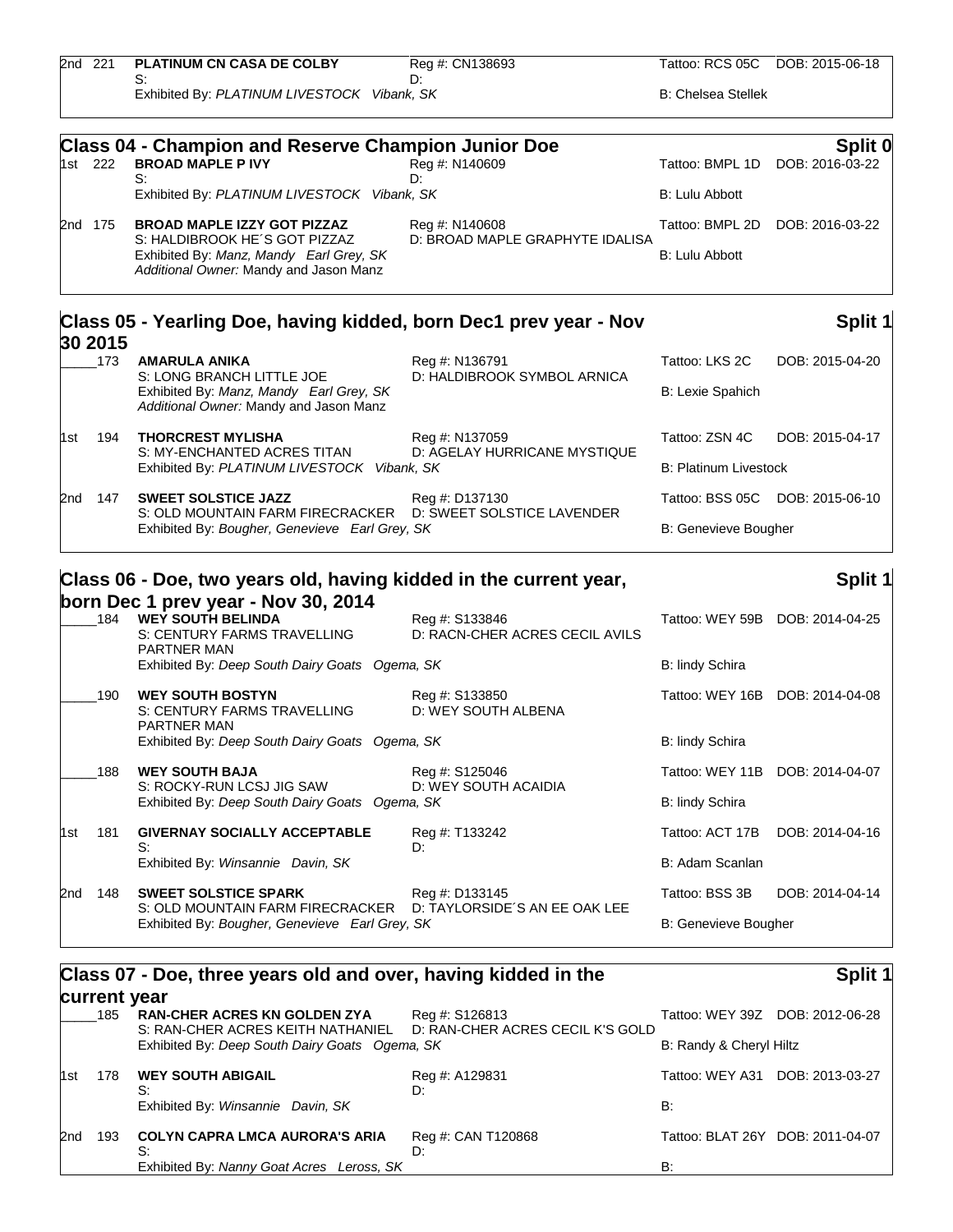|                                                                                                               | <b>Class 08 - Champion and Reserve Champion Senior Doe</b>                                                    |                                                |                              | Split 0                         |  |
|---------------------------------------------------------------------------------------------------------------|---------------------------------------------------------------------------------------------------------------|------------------------------------------------|------------------------------|---------------------------------|--|
| 1st 194                                                                                                       | <b>THORCREST MYLISHA</b>                                                                                      | Reg #: N137059                                 |                              | Tattoo: ZSN 4C DOB: 2015-04-17  |  |
|                                                                                                               | S: MY-ENCHANTED ACRES TITAN<br>Exhibited By: PLATINUM LIVESTOCK Vibank, SK                                    | D: AGELAY HURRICANE MYSTIQUE                   | <b>B: Platinum Livestock</b> |                                 |  |
| 2nd 147                                                                                                       | <b>SWEET SOLSTICE JAZZ</b>                                                                                    | Reg #: D137130                                 |                              | Tattoo: BSS 05C DOB: 2015-06-10 |  |
| S: OLD MOUNTAIN FARM FIRECRACKER D: SWEET SOLSTICE LAVENDER<br>Exhibited By: Bougher, Genevieve Earl Grey, SK |                                                                                                               |                                                | <b>B: Genevieve Bougher</b>  |                                 |  |
|                                                                                                               | <b>Class 09 - Grand and Reserve Grand Champion Doe</b>                                                        |                                                |                              | Split 0                         |  |
| 1st 194                                                                                                       | THORCREST MYLISHA<br>S: MY-ENCHANTED ACRES TITAN                                                              | Reg #: N137059<br>D: AGELAY HURRICANE MYSTIQUE | Tattoo: ZSN 4C               | DOB: 2015-04-17                 |  |
|                                                                                                               | Exhibited By: PLATINUM LIVESTOCK Vibank, SK                                                                   |                                                | <b>B: Platinum Livestock</b> |                                 |  |
| 2nd 147                                                                                                       | <b>SWEET SOLSTICE JAZZ</b>                                                                                    | Reg #: D137130                                 |                              | Tattoo: BSS 05C DOB: 2015-06-10 |  |
|                                                                                                               | S: OLD MOUNTAIN FARM FIRECRACKER D: SWEET SOLSTICE LAVENDER<br>Exhibited By: Bougher, Genevieve Earl Grey, SK |                                                | B: Genevieve Bougher         |                                 |  |

#### **Class 10 - Supreme Champion Purebred Female**

**Class 11 - Get-Of-Sire Split 1** \_\_\_\_\_198 **Get-Of-Sire** Exhibited By: *PLATINUM LIVESTOCK Vibank, SK*

#### **Class 12 - Produce-Of-Dam**

#### **Class 13 - Dam and Daughter**

#### **Class 14 - Sire and Son**

#### **Class 15 - Exhibitor´s Herd Split 1**

\_\_\_\_\_179 **Exhibitor´s Herd** Exhibited By: *Winsannie Davin, SK* 1st 197 **Exhibitor´s Herd** Exhibited By: *PLATINUM LIVESTOCK Vibank, SK*

**Class 16 - Breeder´s Herd Split 1** \_\_\_\_\_218 **Breeder´s Herd** Exhibited By: *PLATINUM LIVESTOCK Vibank, SK*

#### **Class 17 - Supreme Exhibitor´s Herd**

#### **Class 18 - Supreme Breeder´s Herd**

#### **Dairy Goat Show - 313A Saanen**

### **Class 01 - Junior Doe Kid, born June 1 2016 - Aug 31 2016 Class 02 - Inter Doe Kid, born Mar 1 2016 - May 31 2016 Split 1** \_187 **PAINTED ROCK DELILAH** Reg #: APPLIED FOR<br>S: WEY SOUTH CHARLIE BROWN D: PAINTED ROCK BETTY BOP S: WEY SOUTH CHARLIE BROWN Exhibited By: *Deep South Dairy Goats Ogema, SK* B: Rhonda Pingert \_\_\_\_\_183 **WEY SOUTH DAMSEL** Reg #: A141071 Tattoo: WEY 16D DOB: 2016-03-30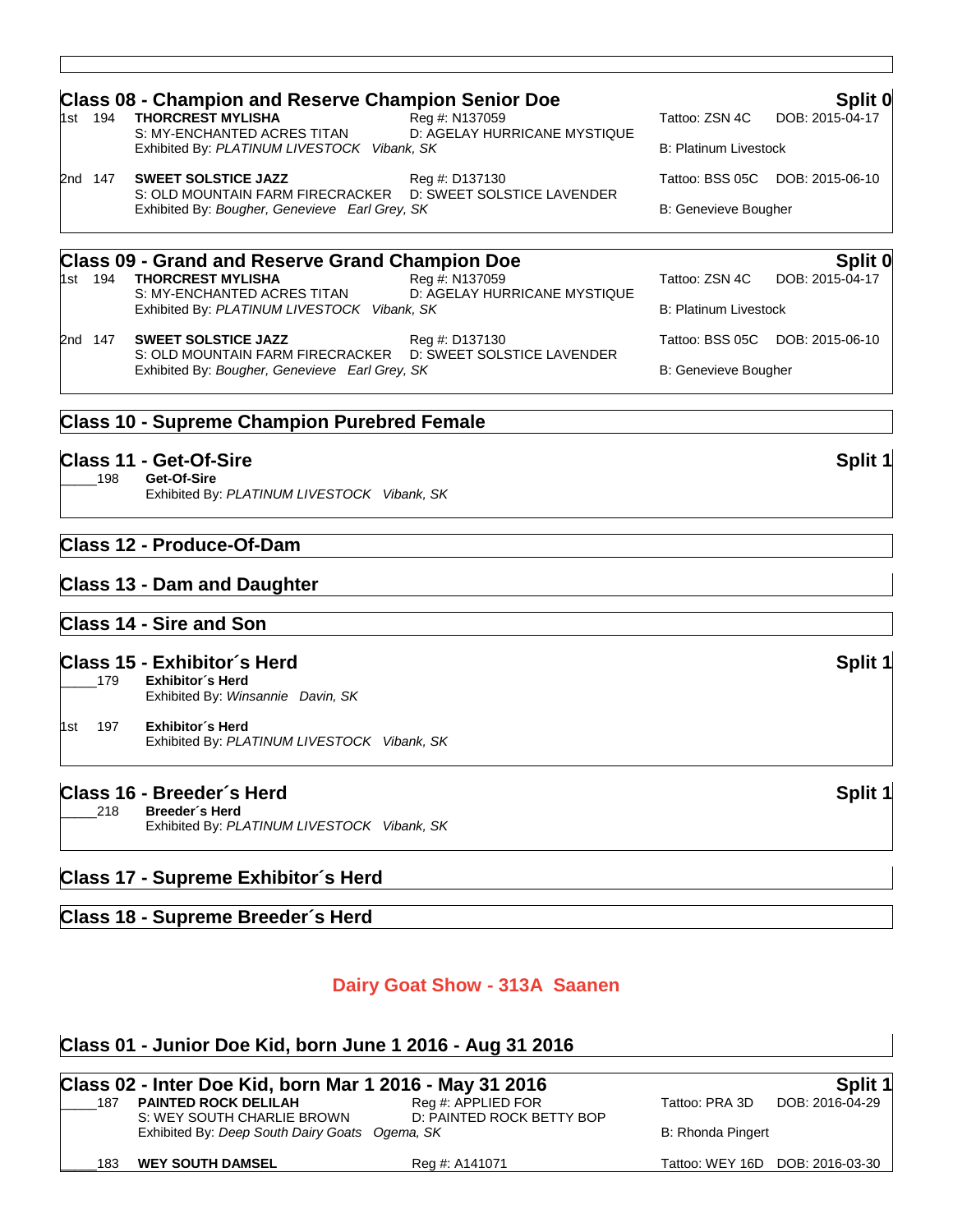|     |     | S: IRON-ROD STB<br>Exhibited By: Deep South Dairy Goats Ogema, SK | D: WEY SOUTH BAUBLES | B: Lindy Schira |                 |
|-----|-----|-------------------------------------------------------------------|----------------------|-----------------|-----------------|
| 1st | 225 | <b>GIVERNAY SAVA SUNRISE</b>                                      | Reg #: S140554       | Tattoo: ACT 38D | DOB: 2016-04-07 |
|     |     | S:<br>Exhibited By: PLATINUM LIVESTOCK Vibank, SK                 | D:                   | B: Adam Scanlan |                 |
| 2nd | 195 | <b>WINSANNIE BAM ANNA</b><br>S:                                   | Reg #:<br>D:         | Tattoo:         | DOB: 2016-03-22 |
|     |     | Exhibited By: PLATINUM LIVESTOCK Vibank, SK                       |                      | B: Pam Moffatt  |                 |

# **Class 03 - Yearling Doe, not having kidded, born Dec 1 prev year - Nov 30, 2015**

|      |       | <b>Class 04 - Champion and Reserve Champion Junior Doe</b> |                |                 | Split 0         |
|------|-------|------------------------------------------------------------|----------------|-----------------|-----------------|
| l1st | - 225 | <b>GIVERNAY SAVA SUNRISE</b>                               | Reg #: S140554 | Tattoo: ACT 38D | DOB: 2016-04-07 |
|      |       | S:<br>Exhibited By: PLATINUM LIVESTOCK Vibank, SK          | D:             | B: Adam Scanlan |                 |
| 2nd  | 195   | <b>WINSANNIE BAM ANNA</b>                                  | Reg #:         | Tattoo:         | DOB: 2016-03-22 |
|      |       | S:<br>Exhibited By: PLATINUM LIVESTOCK Vibank, SK          | η٠             | B: Pam Moffatt  |                 |
|      |       |                                                            |                |                 |                 |

#### **Class 05 - Yearling Doe, having kidded, born Dec 1 prev year - Nov 30 2015 Split 1** \_\_\_\_\_189 **WEY SOUTH COOL COLOURS** Reg #: A136916 Tattoo: WEY 20C DOB: 2015-03-30

| _________<br>S: KICKAPOO VALLEY LIFE ALPHONSE  | D: WEY SOUTH BAY BEE |                 |
|------------------------------------------------|----------------------|-----------------|
| Exhibited By: Deep South Dairy Goats Ogema, SK |                      | B: Lindy Schira |

|         |                                                   | Class 06 - Doe, two years old, having kidded in current year, born |                 | Split 1                         |
|---------|---------------------------------------------------|--------------------------------------------------------------------|-----------------|---------------------------------|
|         | Dec 1 prev year - Nov 20, 2015                    |                                                                    |                 |                                 |
| 1st 224 | <b>GIVERNAY VISALIA</b>                           | Reg #: S133235                                                     | Tattoo: ACT 4B  | DOB: 2014-03-29                 |
|         | S:<br>Exhibited By: PLATINUM LIVESTOCK Vibank, SK | Dη                                                                 | B: Adam Scanlan |                                 |
| 2nd 223 | PEPPERPOT PPR HOLIDAY<br>S:                       | Reg #: S133316<br>D٠                                               |                 | Tattoo: PWM 10B DOB: 2014-03-17 |
|         | Exhibited By: PLATINUM LIVESTOCK Vibank, SK       |                                                                    | B:              |                                 |

|                    | Class 07 - Doe, three years and older, having kidded in the current                          |                       |                 | Split 1                    |
|--------------------|----------------------------------------------------------------------------------------------|-----------------------|-----------------|----------------------------|
| vear<br>196<br>1st | <b>GIVERNAY DREAM SEQUENCE</b><br>S:                                                         | Reg #: CS125010<br>D. | Tattoo: ACT 3Z  | DOB: 2012-03-17            |
|                    | Exhibited By: PLATINUM LIVESTOCK Vibank, SK                                                  |                       | B: Adam Scanlan |                            |
| 2nd 180            | <b>RAN-CHER ACRES CECIL AVILA</b><br>S:                                                      | Reg #: S133775<br>D:  | Tattoo: CRH 22Y | DOB: 2011-05-03            |
|                    | Exhibited By: Winsannie Davin, SK                                                            |                       | B:              |                            |
|                    |                                                                                              |                       |                 |                            |
| 196<br>1st         | <b>Class 08 - Champion and Reserve Champion Senior Doe</b><br><b>GIVERNAY DREAM SEQUENCE</b> | Reg #: CS125010       | Tattoo: ACT 3Z  | Split 0<br>DOB: 2012-03-17 |
|                    | S:<br>Exhibited By: PLATINUM LIVESTOCK Vibank, SK                                            | D٠                    | B: Adam Scanlan |                            |
| 224<br>2nd         | <b>GIVERNAY VISALIA</b><br>S:                                                                | Reg #: S133235<br>Dτ  | Tattoo: ACT 4B  | DOB: 2014-03-29            |

|  |         | <b>Class 09 - Grand and Reserve Grand Champion Doe</b> |                 | <b>SDIIT L</b>  |                 |  |
|--|---------|--------------------------------------------------------|-----------------|-----------------|-----------------|--|
|  | 1st 196 | <b>GIVERNAY DREAM SEQUENCE</b>                         | Reg #: CS125010 | Tattoo: ACT 3Z  | DOB: 2012-03-17 |  |
|  |         |                                                        |                 |                 |                 |  |
|  |         | Exhibited By: PLATINUM LIVESTOCK Vibank, SK            |                 | B: Adam Scanlan |                 |  |
|  |         |                                                        |                 |                 |                 |  |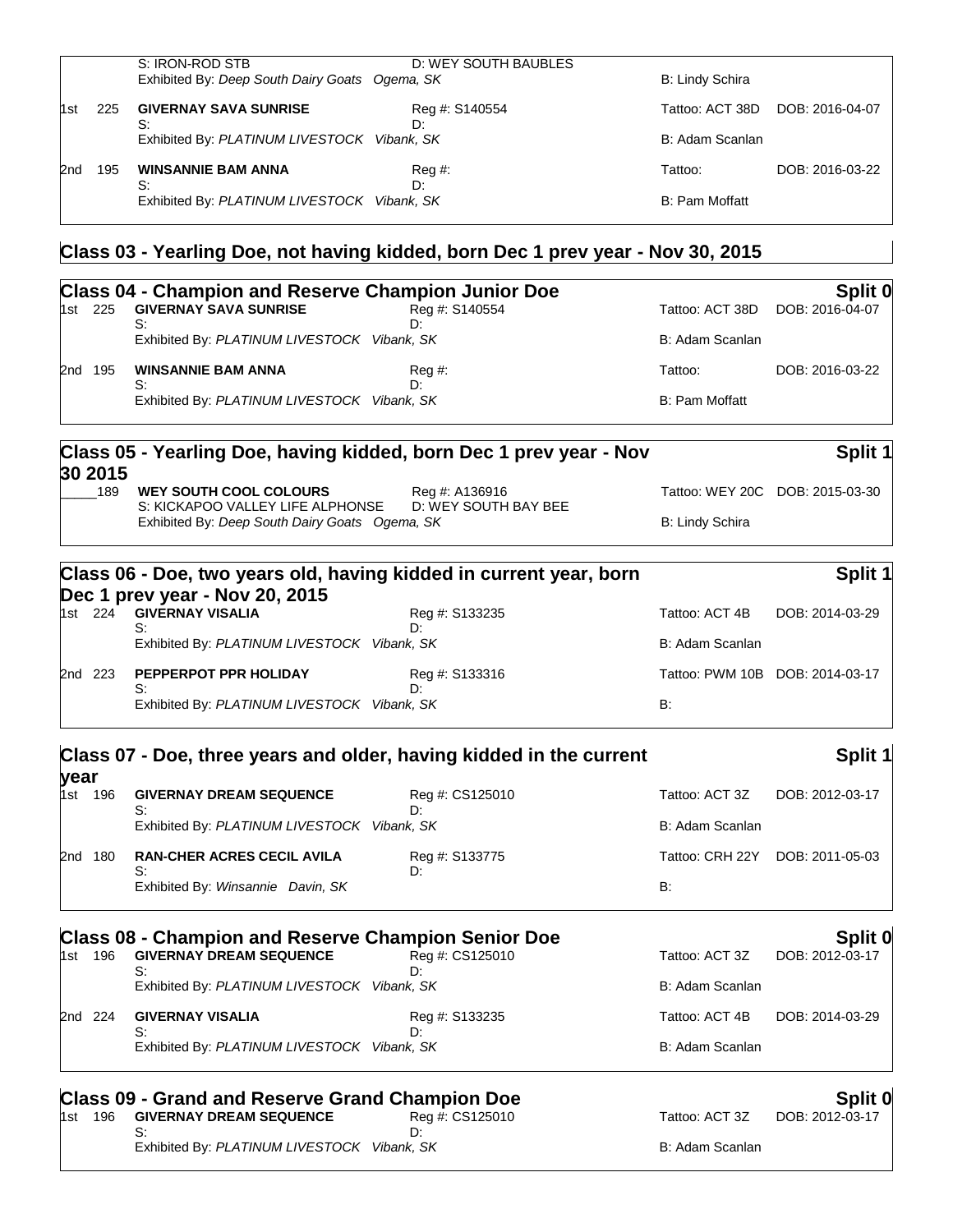#### **Class 10 - Supreme Champion Purebred Doe**

#### **Class 11 - Get-Of-Sire**

**Class 12 - Produce-Of-Dam**

**Class 13 - Dam and Daughter**

**Class 14 - Sire and Son**

**Class 15 - Exhibitor´s Herd**

**Class 16 - Breeder´s Herd**

## **Class 17 - Supreme Exhibitor´s Herd**

#### **Class 18 - Supreme Breeder´s Herd**

#### **Dairy Goat Show - 313L La Mancha**

|             | Class 01 - Junior Doe Kid, born June 1 2016 - Aug 31 2016                                           |                                          |                       | Split 1               |  |
|-------------|-----------------------------------------------------------------------------------------------------|------------------------------------------|-----------------------|-----------------------|--|
|             | 1st 163 TRIPLE C DANDELION                                                                          | Reg #: L141674                           | Tattoo: TC 11D        | DOB: 2016-06-04       |  |
|             | S: HEART MT. NORTHERN KNIGHT<br>Exhibited By: Triple C Lamanchas Sifton, MB                         | <b>D: TRIPLE C BUTTERCUP</b>             | B: Triple C Lamanchas |                       |  |
|             | Class 02 - Inter Doe Kid, born Mar 1 2016 - May 31 2016                                             |                                          |                       | Split 1               |  |
| 1st 164     | <b>TRIPLE C DIAMOND</b><br>S: HEART MT. NORTHERN KNIGHT                                             | Reg #: L141669<br>D: TRIPLE C AZOTIC     | Tattoo: TC 1D         | DOB: 2016-03-23       |  |
|             | Exhibited By: Triple C Lamanchas Sifton, MB                                                         |                                          | B: Triple C Lamanchas |                       |  |
| 2nd 170     | <b>TRIPLE C DESERT ROSE</b>                                                                         | Reg #: L141671                           | Tattoo: TC 3D         | DOB: 2016-03-29       |  |
|             | S: HEART MT, NORTHERN KNIGHT<br>D: TRIPLE C BAYBERRY<br>Exhibited By: Triple C Lamanchas Sifton, MB |                                          |                       | B: Triple C Lamanchas |  |
| Nov 30 2015 | Class 03 - Yearling Doe, not having kidded, born Dec 1 prev year -                                  |                                          |                       | Split 1               |  |
| 156         | <b>TRIPLE C CARAMEL KISS</b><br>S: HEART MT, TWEED TRAIL BLAZER                                     | Reg #: L136614<br>D: TRIPLE C ALMOND JOY | Tattoo: TC 6C         | DOB: 2015-03-07       |  |
|             | Exhibited By: Triple C Lamanchas Sifton, MB                                                         |                                          | B: Triple C Lamanchas |                       |  |
|             | <b>Class 04 - Champion and Reserve Champion Junior Doe</b>                                          |                                          |                       | Split 0               |  |
| 1st 164     | <b>TRIPLE C DIAMOND</b><br>S: HEART MT, NORTHERN KNIGHT                                             | Reg #: L141669<br>D: TRIPLE C AZOTIC     | Tattoo: TC 1D         | DOB: 2016-03-23       |  |
|             | Exhibited By: Triple C Lamanchas Sifton, MB                                                         |                                          | B: Triple C Lamanchas |                       |  |
| 2nd 170     | <b>TRIPLE C DESERT ROSE</b><br>S: HEART MT. NORTHERN KNIGHT                                         | Reg #: L141671<br>D: TRIPLE C BAYBERRY   | Tattoo: TC 3D         | DOB: 2016-03-29       |  |
|             | Exhibited By: Triple C Lamanchas Sifton, MB                                                         |                                          | B: Triple C Lamanchas |                       |  |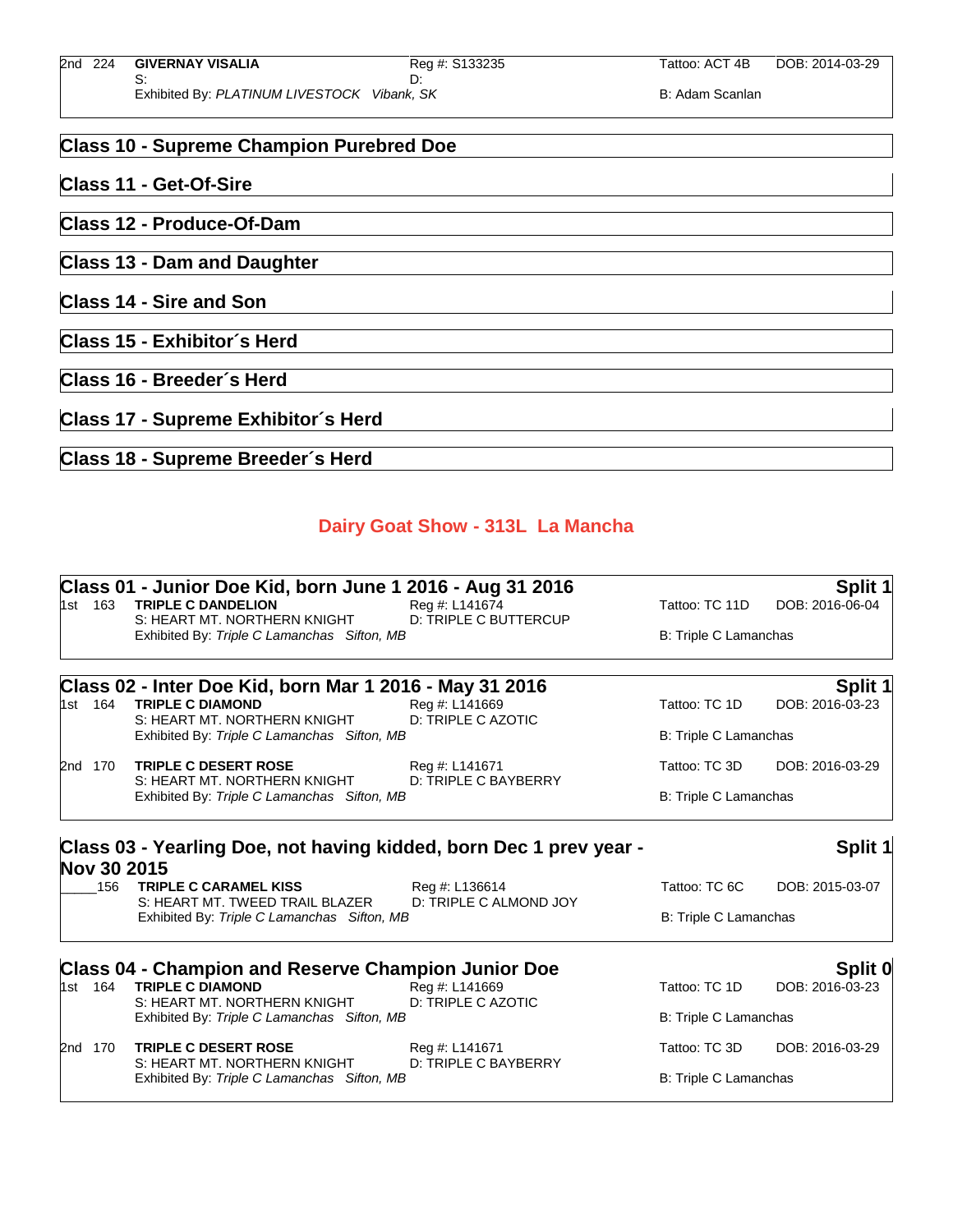|     | 30 2015                                                                    |                                                                             | Class 05 - Yearling Doe, having kidded, born Dec1 prev year - Nov |                               | Split 1                      |  |
|-----|----------------------------------------------------------------------------|-----------------------------------------------------------------------------|-------------------------------------------------------------------|-------------------------------|------------------------------|--|
|     | 151                                                                        | <b>MERRIGOLD AC SUNDANCE</b><br>S: ALTRECE COSMOPOLITAN                     | Reg #: L138083<br>D: MERRIGOLD MLK NEVADA SUN                     | Tattoo: LJK C11               | DOB: 2015-03-22              |  |
|     |                                                                            | Exhibited By: Halvorson Farm Kuroki, SK                                     |                                                                   | B: Lorraine Keeping           |                              |  |
| 1st | 169                                                                        | <b>TRIPLE C CHILI PEPPER</b><br>S: HEART MT. TWEED TRAIL BLAZER             | Reg #: L136613<br>D: TRIPLE C APPLE BLOSSOM                       | Tattoo: TC 5C                 | DOB: 2015-03-18              |  |
|     |                                                                            | Exhibited By: Triple C Lamanchas Sifton, MB                                 |                                                                   |                               | <b>B: Triple C Lamanchas</b> |  |
| 2nd | 168                                                                        | <b>TRIPLE C CHEVY</b>                                                       | Reg #: L138482                                                    | Tattoo: TC 11C                | DOB: 2015-06-04              |  |
|     |                                                                            | S: HEART MT, NORTHERN KNIGHT<br>Exhibited By: Triple C Lamanchas Sifton, MB | D: TRIPLE C BLACKCHERRY                                           | <b>B: Triple C Lamanchas</b>  |                              |  |
|     |                                                                            | Class 06 - Doe, two years old, having kidded in the current year,           |                                                                   |                               | Split 1                      |  |
|     | born Dec 1 prev year - Nov 30, 2014<br><b>MERRIGOLD MLK ARIZONA</b><br>153 |                                                                             | Reg #: GL133475                                                   | Tattoo: LJK B4                | DOB: 2014-04-14              |  |
|     |                                                                            | S: MINT LEAF KOBALT<br>Exhibited By: Triple C Lamanchas Sifton, MB          | D: MERRIGOLD CST AZERA                                            | <b>B: Merrigold Lamanchas</b> |                              |  |
|     | 162                                                                        | <b>TRIPLE C BAYBERRY</b>                                                    | Reg #: L134632                                                    | Tattoo: TC 6B                 | DOB: 2014-03-29              |  |
|     |                                                                            | S: TEMPO SPITZ<br>Exhibited By: Triple C Lamanchas Sifton, MB               | D: TRIPLE C YUMMY BEAR                                            | B: Triple C Lamanchas         |                              |  |
| 1st | 155                                                                        | <b>TRIPLE C BUTTERCUP</b>                                                   | Reg #: L133164                                                    | Tattoo: TC 1B                 | DOB: 2014-03-02              |  |
|     |                                                                            | S: TEMPO SPITZ<br>Exhibited By: Triple C Lamanchas Sifton, MB               | D: TRIPLE C YELLOW ROSE                                           | <b>B: Triple C Lamanchas</b>  |                              |  |
| 2nd | 160                                                                        | <b>MERRIGOLD AC NAVAYA</b>                                                  | Reg #: L133468                                                    | Tattoo: LJK B10               | DOB: 2014-04-13              |  |
|     |                                                                            | S: MINT LEAF KOBALT<br>Exhibited By: Triple C Lamanchas Sifton, MB          | D: MERRIGOLD MLK NEVADA SUN                                       | B: Merrigold Lamanchas        |                              |  |

## **Class 07 - Doe, three years old and older, having kidded in the**

#### **current year**

**Split 1**

|         |         | VALLVIIL ȚUML                                  |                                            |                       |                 |
|---------|---------|------------------------------------------------|--------------------------------------------|-----------------------|-----------------|
|         | 1st 154 | <b>GCH TRIPLE C ZELDA EX</b><br>S: TEMPO SPITZ | Reg #: GL128974<br>D: TRIPLE C YUSHANIA    | Tattoo: TC 21Z        | DOB: 2012-06-05 |
|         |         | Exhibited By: Triple C Lamanchas Sifton, MB    |                                            | B: Triple C Lamanchas |                 |
| 2nd 161 |         | <b>TRIPLE C AZOTIC</b><br>S: TEMPO SPITZ       | Reg #: L128976<br>D: GCH TRIPLE C SERENITY | Tattoo: TC 1A         | DOB: 2013-03-09 |
|         |         | Exhibited By: Triple C Lamanchas Sifton, MB    |                                            | B: Triple C Lamanchas |                 |
|         |         |                                                |                                            |                       |                 |

# **Class 08 - Champion and Reserve Champion Senior Doe Split 0**<br>1st 154 GCH TRIPLE C ZELDA EX Reg #: GL128974 Tattoo: TC 21Z DOB: 2012-06-05

1st 154 **GCH TRIPLE C ZELDA EX**<br>S: TEMPO SPITZ D: TRIPLE C YUSHANIA Exhibited By: Triple C Lamanchas Sifton, MB B: Triple C Lamanchas Sifton, MB

2nd 155 **TRIPLE C BUTTERCUP** Reg #: L133164 Tattoo: TC 1B DOB: 2014-03-02 S: TEMPO SPITZ D: TRIPLE C YELLOW ROSE Exhibited By: Triple C Lamanchas Sifton, MB B: Triple C Lamanchas Sifton, MB

# **Class 09 - Grand Champion and Reserve Grand Champion Doe Split 0**

**GCH TRIPLE C ZELDA EX**<br>S: TEMPO SPITZ

D: TRIPLE C YUSHANIA

2nd 155 **TRIPLE C BUTTERCUP** Reg #: L133164 Tattoo: TC 1B DOB: 2014-03-02 Exhibited By: Triple C Lamanchas Sifton, MB B: Triple C Lamanchas Sifton, MB

S: TEMPO SPITZ D: TRIPLE C YELLOW ROSE

Exhibited By: Triple C Lamanchas Sifton, MB B: Triple C Lamanchas

### **Class 10 - Supreme Champion Purebred Female**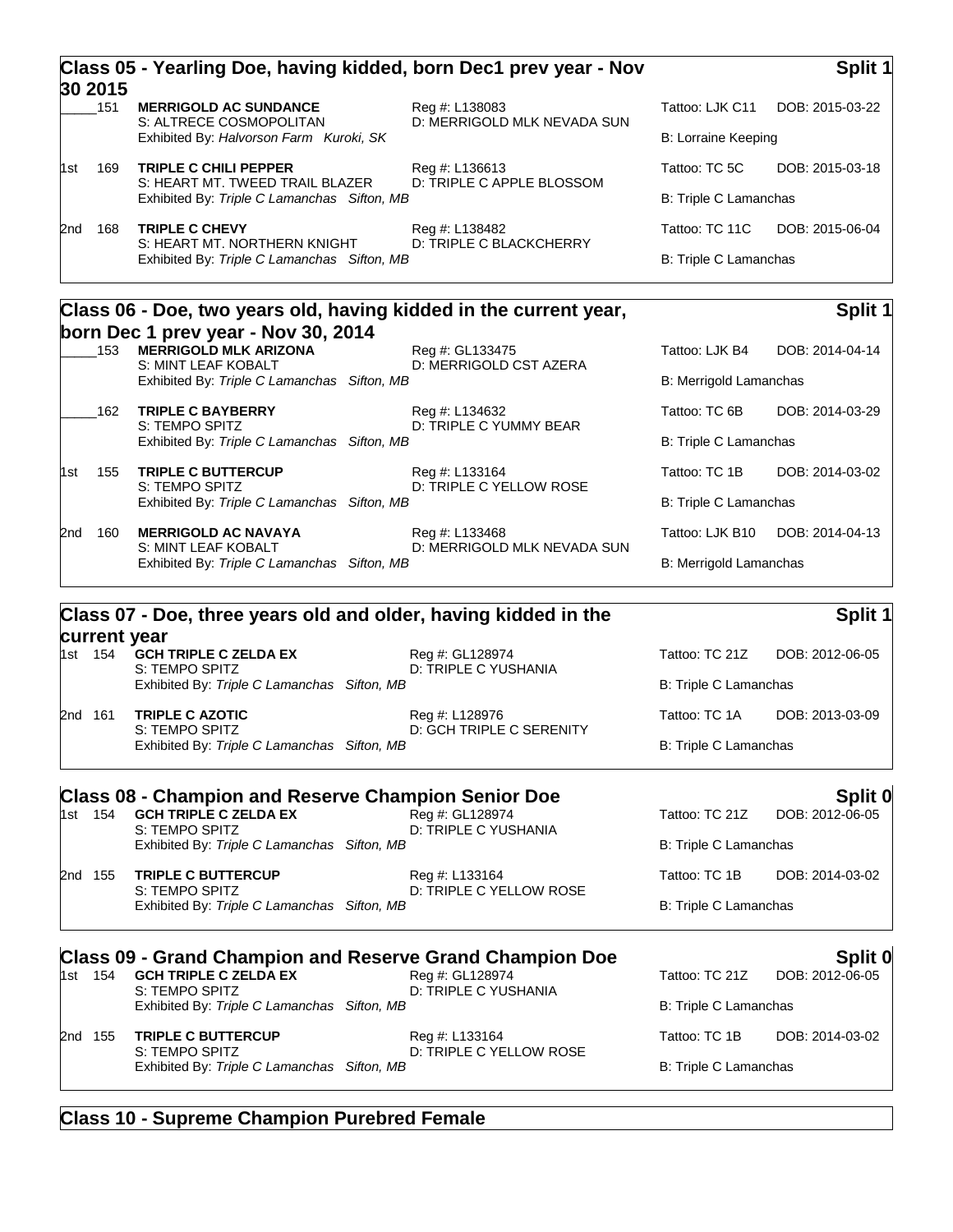#### **Class 11 - Get-Of-Sire Split 1**

| 167 | Get-Of-Sire<br>Exhibited By: Triple C Lamanchas Sifton, MB |  |
|-----|------------------------------------------------------------|--|
| 159 | Get-Of-Sire<br>Exhibited By: Triple C Lamanchas Sifton, MB |  |
| 152 | Get-Of-Sire<br>Exhibited By: Triple C Lamanchas Sifton, MB |  |

#### **Class 12 - Produce-Of-Dam**

#### **Class 13 - Dam and Daughter Split 1 Split 1 Split 1 Split 1 Split 1 Split 1 Split 1 Split 1 Split 1 Split 1 Split 1 Split 1 Split 1 Split 1 Split 1 Split 1 Split 1 Split 1 Split 1 S**

| 166 | Dam and Daughter<br>Exhibited By: Triple C Lamanchas Sifton, MB |  |
|-----|-----------------------------------------------------------------|--|
| 158 | Dam and Daughter<br>Exhibited By: Triple C Lamanchas Sifton, MB |  |
| 171 | Dam and Daughter<br>Exhibited By: Triple C Lamanchas Sifton, MB |  |

### **Class 14 - Sire and Son**

| Class 15 - Exhibitor's Herd                                            | Split 1 |
|------------------------------------------------------------------------|---------|
| Exhibitor´s Herd<br>165<br>Exhibited By: Triple C Lamanchas Sifton, MB |         |

#### **Class 16 - Breeder´s Herd Split 1**

\_\_\_\_\_157 **Breeder´s Herd** Exhibited By: *Triple C Lamanchas Sifton, MB*

#### **Class 17 - Supreme Exhibitor´s Herd**

#### **Class 18 - Supreme Breeder´s Herd**

#### **Dairy Goat Show - 313P Recorded Grade Dairy Does**

#### **Class 01 - Junior Doe Kid, born June 1 2016 - Aug 31 2016**

# **Class 02 - Inter Doe Kid, born Mar 1 2016 - May 31 2016 Split 1**

**HALVORSON GRETCHEN** S: CENTURY FARM'S TRAVELLING MAN D: HALVORSON PEARL Exhibited By: *Halvorson Farm Kuroki, SK* B: Halvorson Farm B: Halvorson Farm

2nd 150 **HALVORSON AMBER** Reg #: GS140528 Tattoo: HFS 2D DOB: 2016-04-02 S: CENTURY FARM'S TRAVELLING MAN D: HALVORSON PEARL

Exhibited By: *Halvorson Farm Kuroki, SK* B: Halvorson Farm B: Halvorson Farm

**Class 03 - Senior Doe Kid, born Dec 1 prev year - Feb 28 2016 Split 1 Split 1 Instead of the Split 1 Split 1 Split 1 Instead of the Reg #: GN141147 Split 1 Split 1 Instead of the Split 1 CEP 10 DOB:** 

**OECHARD´S CANDY APPLE**<br>S: OLAF D: LARAY GGB CANDYFLOSS Exhibited By: *Deep South Dairy Goats Ogema, SK* B: Cindy Patterson